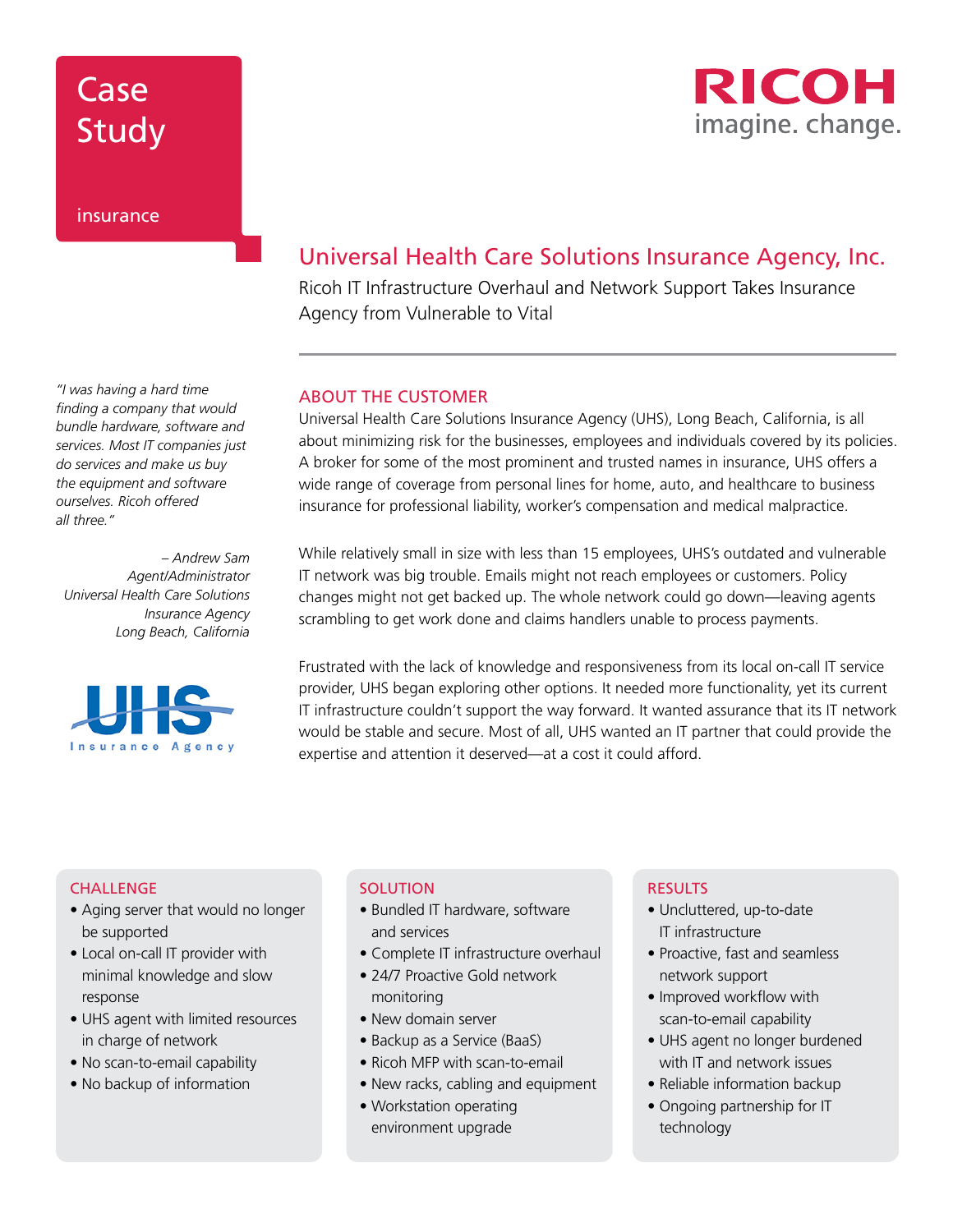## Case Study



#### **CHALLENGE**

Andrew Sam, a broker for UHS with knowledge of the company's IT capabilities, was the go-to person at UHS for all things IT. With an older network operating system that would no longer be supported by Microsoft®, Sam knew UHS would soon need a new server. But it's local partner for outsourced IT services lacked the expertise to advise the agency on an upgrade.

"IT issues came to me first, but I just know the basics," said Sam. "Some items, like networking, I don't know. We wanted a network with higher specs than what we would normally need because we wanted it to be faster and last longer."

The agency relied on cloud-based email technology from Microsoft® Office 365, which frequently had issues and local support was non-existent. This email technology also didn't support scan-to-email, which Sam knew would improve efficiency at the agency. Instead, documents were being scanned to UHS's FTP server and accessed from there, which was cumbersome for agents and other employees to navigate.

While UHS had a backup solution on-site, no one was monitoring it. Backups weren't automatic and no one person at the agency was in charge of ensuring its information was preserved and secure on a daily basis.

Realizing the gravity of the situation, Sam found himself spending far too much time researching new IT solutions taking him away from his primary insurance agent duties. So much so, Sam routinely found himself two- to threedays behind on his normal workload. Something had to be done.

Sam was so immersed in finding new IT solutions, he was routinely two- to threedays behind on his normal agent workload.

Sam talked to an adjacent business that had a Ricoh printer in-house. He learned the business was extremely satisfied with the printer and Sam asked for a contact at Ricoh. To his surprise, Sam learned that Ricoh was far more than a printing hardware provider. Managed IT Services was a key strength for Ricoh, serving small businesses just like UHS.

#### **SOLUTION**

Sam did his due diligence and explored IT capabilities offered by a variety of providers. But he wanted more than just service—he wanted a partner with expertise in hardware and software—that was also available 24/7 for on-site service and remote troubleshooting.

"I was having a hard time finding a company that would bundle hardware, software and services," said Sam. "Most would just do services and make us buy the equipment and software ourselves. Ricoh offered all three."

After meeting with Ricoh's team, UHS was fully convinced it had found its ideal IT partner. The agency quickly signed on with Ricoh for Managed IT Services and a widespread infrastructure overhaul began.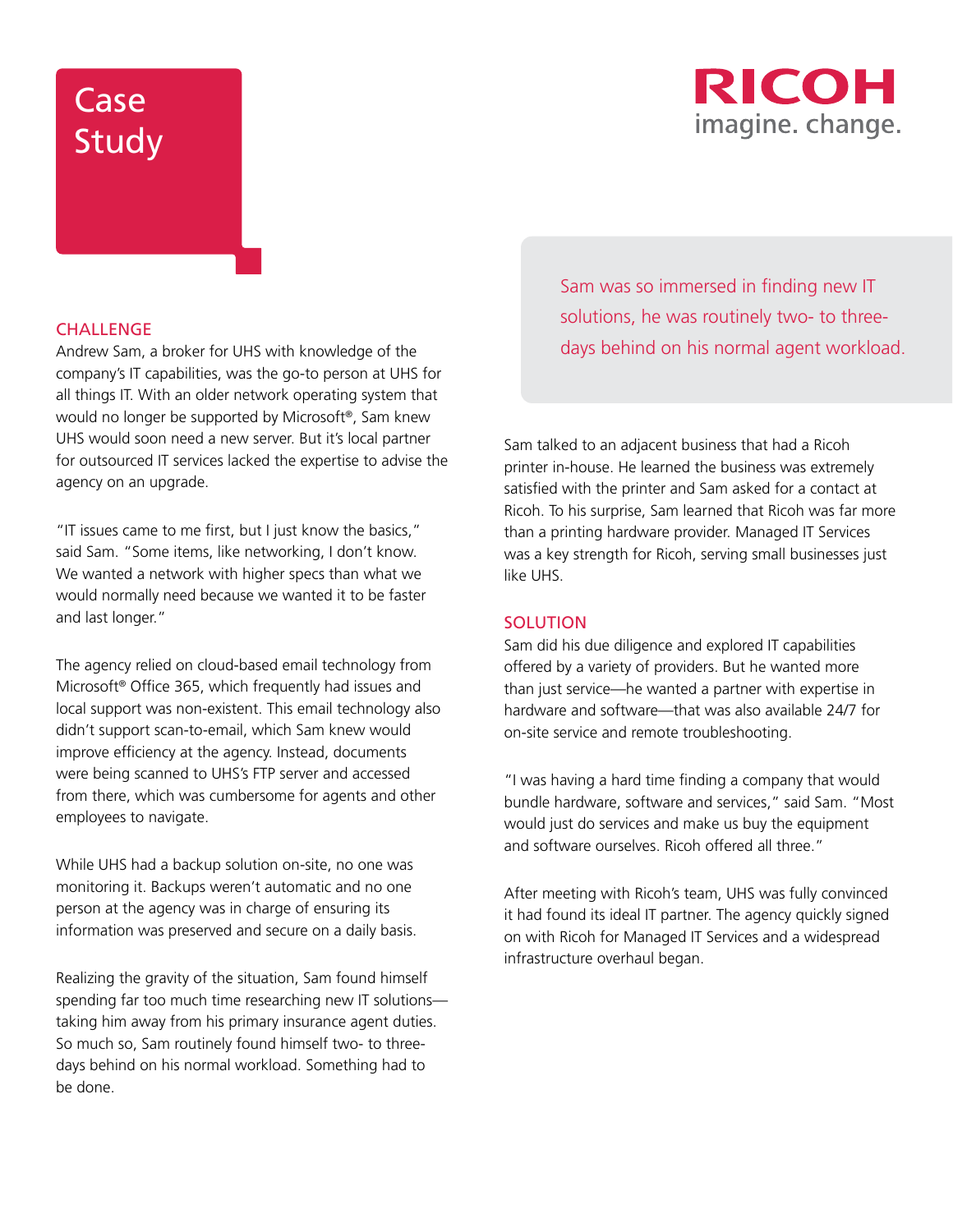### RICOH imagine. change.

# Case Study

Because UHS's existing infrastructure was unsupportable, Ricoh needed to start fresh. A new domain server was installed along with a new firewall with bandwidth management, WiFi capabilities and a Ricoh MFP to support scan-to-email. Ricoh installed new racks to hold the equipment, ran new cabling and centralized all the equipment in one area of the building for easy access and containment. Also, several workstations were upgraded from an outdated Windows® XP operating environment.

Key to the deal was the proactive network monitoring package administered by Ricoh. To keep UHS up and running, Ricoh provides provides 24/7 remote monitoring, UHS wanted a partner with expertise in hardware and software—that was available 24/7 for on-site service and remote troubleshooting.

remote remediation, anti-virus and anti-spyware updates, reporting and workstation and server patching and updates—all for one predictable monthly fixed cost.

"The relationship with Ricoh is working really well. They monitor our network and regularly make updates," said Sam. "When we have an issue, we just call them and they help get the issue resolved quickly."